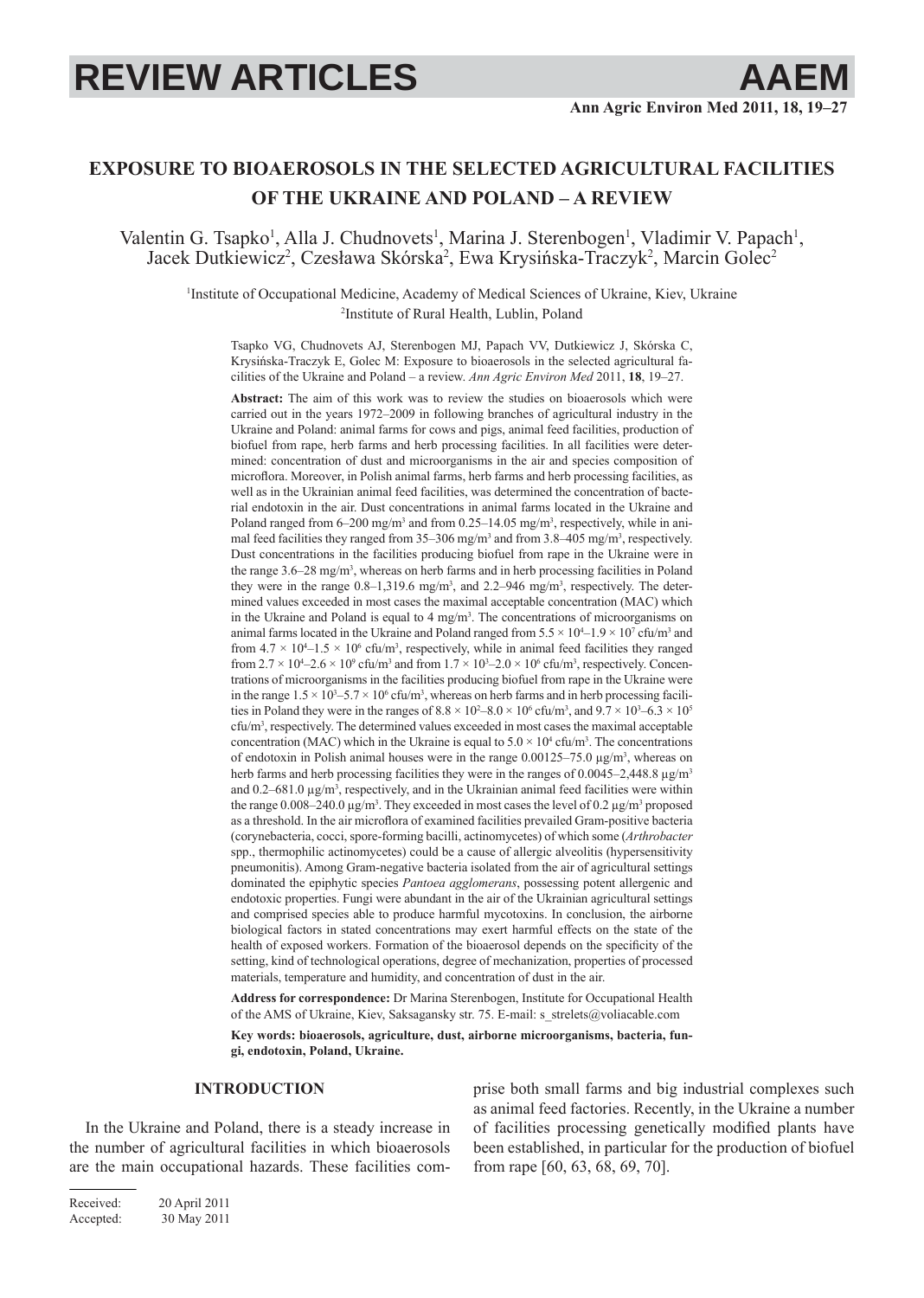The list of hazardous biological agents is also increasing, due to natural processes, such as mutations of microorganisms, and to human activity in creating new transgenic cultures of plants and animals and genetically modified microorganisms. Formation of bioaerosols in agricultural facilities depends on working conditions, production technology, processed materials, and presence of additives (such as pesticides).

At present, best known are the constituents of agricultural bioaerosols which cause infectious diseases: anthrax, Q fever, ornithosis, tularaemia, brucellosis, salmonellosis, aspergillosis, and many other diseases [15]. However, the majority of the authors point out that less known "saprophytic" microorganisms, which are prevailing constituents of agricultural bioaerosols and until now had not been recognized as pathogens, may exert a negative impact on the health of exposed workers. Pathogenic properties of these "saprophytic" bacteria and fungi are associated with their ability to produce allergens and toxins (endotoxins, mycotoxins). They play an important role in the etiology and pathogenesis of different work-related respiratory diseases of man, such as extrinsic allergic alveolitis (hypersensitivity pneumonitis), allergic rhinitis, bronchial asthma, organic dust toxic syndrome (ODTS, toxic pneumonitis), and pulmonary mycoses [14, 15, 24, 31, 36, 48, 50, 63, 64, 65, 66].

Accordingly, the aim of the present work was to review the studies on bioaerosols which have been undertaken in some important branches of agricultural industry in the Ukraine and Poland.

## **EXPOSURE TO AIRBORNE DUST AND MICROORGANISMS IN THE UKRAINIAN AGRICULTURAL SETTINGS**

**Objects and methods.** The aerobiological studies were performed between the years 1980–2009 on the territory of Ukraine in 10 animal houses (4 industrial cattle-breeding settings, 4 milk farms, 2 piggeries) 5 animal feed facilities, and 2 factories producing biofuel from rape [5, 6, 60, 61, 62, 63, 64, 65, 66, 67, 68, 69]

The hygienic estimation of microclimate and dust was conducted accordingly to the State Standard GOST 12.1.005-88 [58] issued in the past by the Soviet Union and adopted by the Ukraine. Dust concentration was determined by the gravimetric method. A total of 850 dust samples were examined.

The microbiological samples were collected by the method of impaction on agar media using a Krotov impactor type 818 OJSC, produced by Krasnogvardeyec, Saint Petersburg, Russia. Bacterial isolates were identified with microscopic and biochemical methods, as recommended by Bergey's Manual [33, 57, 71]. Fungi were determined with microscopic and biochemical methods, according to Bilay & Pidoplitchko [3], and Pidoplitchko [44]. The concentration of bacterial endotoxin in the air was determined by the *Limulus* test.

The microbiological pollution of air was evaluated basing on the former Soviet norm GOST 12.1.005-88 [59] which has been adopted in the Ukraine. A total of 2,354 microbiological samples were analysed.

For study of the exposure to bioaerosols in agricultural facilities in the Ukraine and conditions of their formation, there was performed a comparative analysis of the data obtained in the following branches of agricultural production: • animal farms harbouring cattle and pigs, • animal feed factories, • and facilities processing rape, in which extracted oil is used for production of biofuel, while waste is used as animal food.

**Technological processes.** Investigations of the technological processes in the examined facilities showed that they consist of similar operations: transportation, unloading and loading, weighing and storing of materials and final products. In animal farms, the essential operations are feeding and sweeping the rooms, while in animal feed facilities and other facilities processing plant materials the operations include drying, sieving, grinding, and granulation of the product.

**Microclimate.** In the formation of bioaerosols, a significant role is played by the temperature and relative humidity of air in production rooms and outside environment. It was found that the dynamics of the microclimate parameters in all examined facilities showed similar trends and were distinguished by marked fluctuations depending on production specificity, construction failures, effectiveness of the ventilation system and season of the year.

In animal houses, mean temperatures of air varied in the cold period between 8–18ºC and in the warm period between 15–27ºC. Relative humidity was between 52–83% [60].

At the processing of plant materials for biofuel, temperatures of air in the cold period were between 15–19ºC and in the warm period between 20–30ºC. Relative humidity of air varied between 60–75%. High temperatures up to 30ºC were recorded at the drying of plant material [68].

In animal feed facilities, temperatures of air varied in the cold period between 15–20ºC and in the warm period between 22–35ºC, Relative humidity was between 60–80%. High air temperatures occurred in the machine rooms for thermal processing, grinding and granulating the plant material [5, 62].

**Dust.** In agricultural settings, most of technological operations are associated with the release of dust into the breathing zone of workers. This is organic dust consisting of many components. It contains silica, biologically active plant and animal substances possessing allergenic properties, a wide spectrum of microorganisms and their products (toxins, enzymes), and other biological agents (such as particles of mites and insects). All these components form a bioaerosol of the agricultural facility.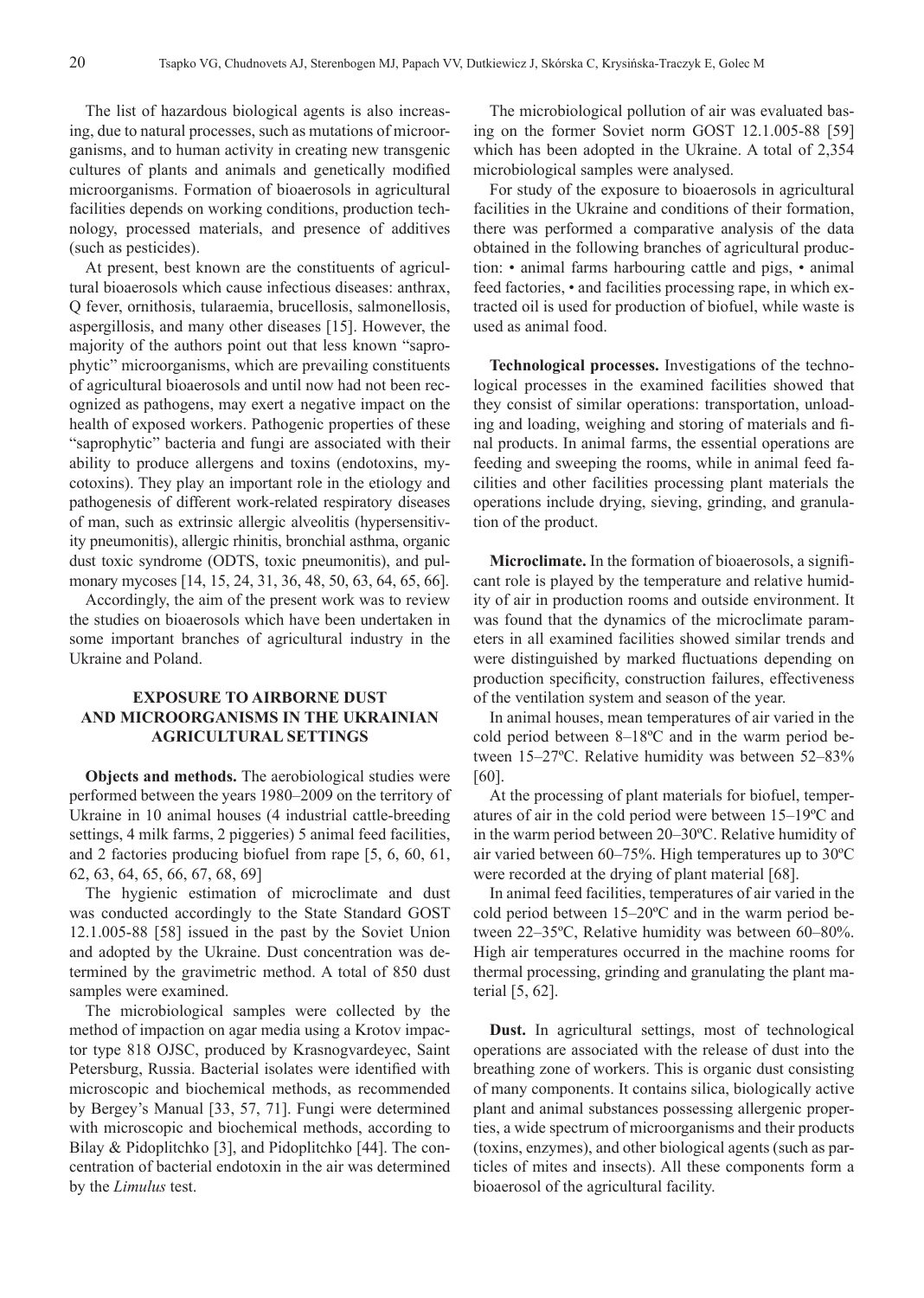It has been found that the concentration of dust in animal houses ranged between 6–200 mg/m<sup>3</sup> of air. High concentrations of dust were found at loading of fodder, feeding animals and removing manure. The maximum acceptable concentration (MAC) of dust in the air  $(4 \text{ mg/m}^3)$  was exceeded up to 50 times [60].

In facilities processing rape for biofuel, the concentration of dust in the air ranged between  $3.6-28$  mg/m<sup>3</sup>. High concentrations of dust were recorded at transportation, sieving and drying of rape. The MAC was exceeded up to 7 times, less than in other agricultural settings. The relatively low dust concentrations could be explained by the enhanced humidity of processed plant material, which significantly decreased the dustiness.

In the animal feed producing facilities, the dust concentrations in the air were between 35–306 mg/m<sup>3</sup>. High concentrations of dust were recorded at grinding and granulating of feed and at distribution of the ready product. The MAC was exceeded 8–75 times.

In all examined facilities, release of dust depended on the level of mechanization, tightness of the equipment, proportion of the operations taken manually, and of the properties and degree of dustiness of the materials being processed.

Organic dust appears to be a favourable medium for the persistence of the life function of numerous species of bacteria and microscopic fungi, which may release allergens and toxins, depending on the temperature and humidity of air [6].

In all the examined facilities a direct positive correlation was found between the concentrations of dust and microorganisms in the air of the working zone. The correlation coefficients (r) ranged from  $0.7-0.8$ , at  $p<0.01$ .

**Microorganisms.** The concentrations of microorganisms in the air of the working zone in animal houses ranged from  $5.5 \times 10^4 - 1.9 \times 10^7$  cfu/m<sup>3</sup>. The maximum acceptable concentration (MAC, equal to  $5.0 \times 10^4$  cfu/m<sup>3</sup>) was exceeded, at the maximum concentrations, up to 380 times. The greatest concentrations were noted at the unloading of plant materials, at feeding the animals, and at cleaning of the animal rooms.

At processing of rape for biofuel, the concentrations of microorganisms in the air ranged from  $1.5 \times 10^3 - 5.7 \times 10^6$ cfu/m3 . The greatest concentrations were found at loading, transportation and drying the rape [70].

In animal feed facilities, the concentrations of microorganisms in the air ranged from  $2.7 \times 10^4 - 2.6 \times 10^9$  cfu/ m3 . The marked exceedings of the MAC value were noted at unloading, grinding, drying, and granulation of the raw material and at distribution of the ready product [6].

In these facilities, the dynamics of microbial pollution was studied in the course of the work shift, by determining the concentrations of microorganisms in the washings from the technological equipment, the protection clothes, and the skin of the hands of workers (Tab. 1).

**Table 1.** The concentrations of microorganisms in the washings from the technological equipment, the protection clothes and the skin of the hands of workers, determined in the course of work shift in animal feed facilities.

| Microbial concentration (cfu/m <sup>2</sup> ) |                                         |  |
|-----------------------------------------------|-----------------------------------------|--|
| Start of work shift                           | Middle of work shift                    |  |
|                                               |                                         |  |
| $2.7 \times 10^{4} - 4.3 \times 10^{4}$       | $3.5 \times 10^{4} - 8.6 \times 10^{5}$ |  |
| $1.2 \times 10^{4} - 2.8 \times 10^{4}$       | $3.7 \times 10^{4} - 7.1 \times 10^{5}$ |  |
| $1.6 \times 10^3 - 1.8 \times 10^4$           | $6.5 \times 10^{4} - 1.3 \times 10^{5}$ |  |
| <b>Grinding Departament</b>                   |                                         |  |
| $1.7 \times 10^5 - 2.6 \times 10^5$           | $4.3 \times 10^5 - 6.1 \times 10^6$     |  |
| $6.8 \times 10^{4} - 7.2 \times 10^{4}$       | $5.8 \times 10^5 - 7.4 \times 10^5$     |  |
| $2.8 \times 10^{4} - 3.5 \times 10^{4}$       | $6.8 \times 10^{4} - 9.7 \times 10^{5}$ |  |
| <b>Granulation Departament</b>                |                                         |  |
| $1.6 \times 10^5 - 3.8 \times 10^5$           | $7.2 \times 10^5 - 1.2 \times 10^6$     |  |
| $1.2 \times 10^5 - 4.1 \times 10^5$           | $4.9 \times 10^5 - 3.4 \times 10^6$     |  |
| $1.8 \times 10^4 - 2.0 \times 10^5$           | $3.1 \times 10^5 - 7.5 \times 10^5$     |  |
| Manual loading of raw material                |                                         |  |
| Not applicable                                | Not applicable                          |  |
| $4.8 \times 10^{4} - 2.5 \times 10^{5}$       | $1.7 \times 10^{6} - 8.3 \times 10^{6}$ |  |
| $2.3 \times 10^{4} - 3.0 \times 10^{5}$       | $1.2 \times 10^6 - 6.5 \times 10^6$     |  |
| <b>Loading of green mass</b>                  |                                         |  |
| $3.5 \times 10^{4} - 7.8 \times 10^{4}$       | $8.0 \times 10^{4} - 9.7 \times 10^{4}$ |  |
| $2.7 \times 10^{4} - 4.1 \times 10^{4}$       | $6.2 \times 10^{4} - 8.1 \times 10^{4}$ |  |
| $1.8 \times 10^{4} - 5.0 \times 10^{4}$       | $6.9 \times 10^{4} - 2.0 \times 10^{5}$ |  |
|                                               |                                         |  |

The concentrations of microorganisms in the washings from technological equipment, protection clothes and hands of the workers were distinctly greater in the middle of the work shift than at the start of shift (Tab. 1). The species composition of microflora isolated from washings showed a close identity with that determined in the air samples taken in the animal feed facilities. The concentrations of microorganisms in the samples washed off from the surface of skin showed a significant correlation with the concentrations of dust in all production departments (r=0.7,  $p<0.05$ ), and in non-production rooms ( $r=0.9$ ,  $p<0.01$ ).

**Sources of microbial pollution of the air.** For determination of the sources of microbial pollution of the working zone, numerous samples were taken from various raw materials and animal foods. It was found that all kinds of raw materials, as well as animal foods and ready products, were abundantly contaminated with a wide spectrum of microorganisms. All these materials represent a good nutrient medium for the preservation of life functions of microorganisms and their propagation. A species composition of microflora contaminating these materials corresponds to that found in the air of agricultural facilities, and in the washings from equipment, clothes and hands of the workers.

Thus, the bulk of microorganisms contaminating the air of the breathing zone and other elements of working environment, originates from the processed raw materials. In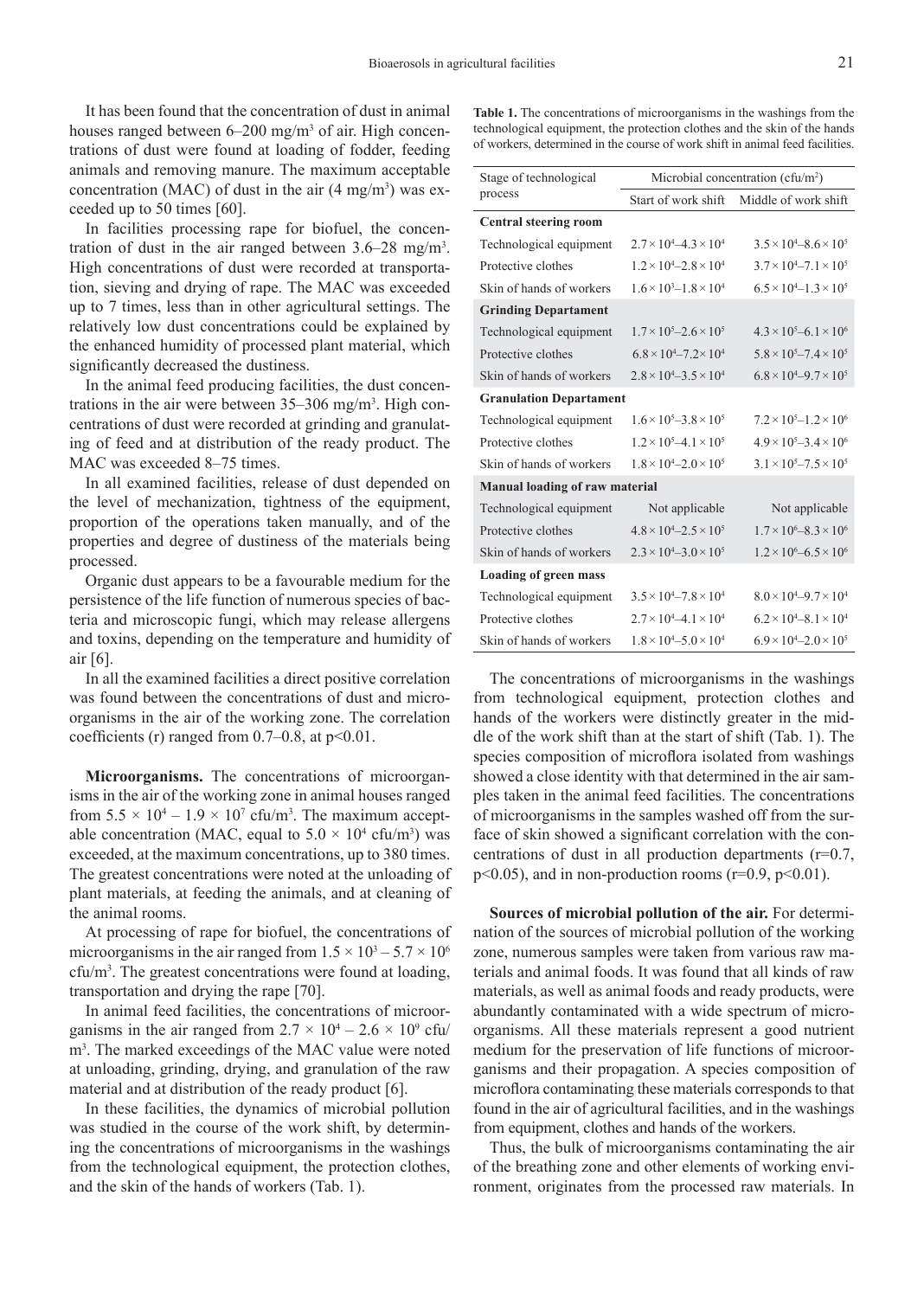animal houses, an additional source of microbial contamination are the animals themselves and products of their metabolism (faeces, urine, saliva, milk).

**Effects of the season of the year on airborne microorganisms.** No relationship could be found between the season of the year and concentration of airborne microorganisms in animal feed facilities and at the processing of rape for fuel. In animal farms, an increase of the concentration of microorganisms was noted in the spring/summer period. In this period, a distinct growth of the Gram-positive cocci *Staphylococcus aureus* and *S. saprophyticus* was observed, more rarely that of *Streptococcus faecalis* and *S. faecium.*  In spring/summer period there markedly increased also the numbers of Gram-negative bacteria of the genera *Escherichia*, *Pseudomonas* and *Klebsiella*, more rarely those of the genera *Citrobacter* and *Acinetobacter*.

Species composition of airborne microflora. Analysis of the species composition of microflora isolated from the air of agricultural settings showed that bioaerosol in all these settings contained a wide variety of microorganisms. In these settings were recorded great concentrations of Gram-positive spore-forming bacilli of the genus *Bacillus*. These bacteria formed 10–24% of total microbial isolates in animal farms, 12–66% in animal feed facilities and 0.2–12% in facilities processing rape for biofuel. The most often isolated species were: *Вacillus subtilis*, *В. cereus*, *В. alvei*, *В. laterosporus*, *В. circulans*, *В. megaterium*, *В. pumilus*, *В. stearothermophilus*, *Clostridium tetani*. According to some reports, these bacteria may be hazardous for the human respiratory system. It has been shown that aerosol containing spores of *B. subtilis* and *B. licheniformis* may cause extrinsic allergic alveolitis [32].

The other Gram-positive bacteria, mostly cocci, formed 5–35% of total microbial isolates in animal farms, 0.2– 14% in animal feed facilities and 0.5–8% in facilities processing rape for fuel. The cocci most often isolated were: *Staphylococcus aureus*, *S. epidermidis*, *S. saprophyticus*, *Streptococcus faecalis*, *S. faecium*, *S. mitis*. These species may cause infections and inflammatory processes. Other Gram-positive bacteria isolated from the examined settings were thermophilic actinomycetes, producing small spores which may penetrate into deep parts of the lungs and cause extrinsic allergic alveolitis. Of these bacteria, were isolated: *Saccharopolyspora rectivirgula*, *Thermoactinomyces vulgaris*, *T. thalpophilus* and *Saccharomonospora viridis*.

The other group of potentially pathogenic microorganisms are Gram-negative bacteria. They formed 16–45% of total microbial isolates in animal farms, 4.4–23.1% in animal feed facilities and 0.2–5% in facilities processing rape for fuel. The prevailing species were: *Proteus vulgaris*, *P. mirabilis*, *Pantoea agglomerans* (synonyms: *Erwinia herbicola*, *Enterobacter agglomerans*), *Escherichia coli*, *Citrobacter* spp., *Pseudomonas* spp., *Klebsiella* spp., *Alcaligenes* spp., *Acinetobacter* spp.

**Table 2.** Species of microfungi known as mycotoxin-producers, isolated from the air of animal feed facilities.

| No.           | Name of isolated species                                  |
|---------------|-----------------------------------------------------------|
| 1             | Alternaria alternata (Fr.) Keissl                         |
| $\mathcal{L}$ | <i>Aspergillus candidus Gk.</i>                           |
| 3             | <i>Asp. flavus</i> Gk.                                    |
| 4             | Asp. fumigatus Fres.                                      |
| 5             | <i>Botrytis cinerea</i> Pers.                             |
| 6             | Cladosporium cladosporioides (Fres.) de Vries             |
|               | <i>Fusarium sporotrichiella v. tricintum (Cda.)</i> Bilai |
| 8             | <i>Penicillium citrinum</i> Thom                          |
| 9             | P. viridicatum West.                                      |
| 10            | P. verrucosum v. cyclopium Saneson et Hadlock             |
| 11            | <i>Trichothecium roseum</i> Gink                          |

Altogether, 15 genera and 39 species of microfungi were isolated.

Microscopic fungi formed a large part of the microflora isolated from the air of agricultural settings. They formed 12–28% of total microbial isolates in animal farms, 20– 44% in animal feed facilities and 15–85% in facilities processing rape for fuel.

The spectrum of the isolated fungal species was wide. The prevailing genera were: *Mucor*, *Aspergillus*, *Penicillium*, *Fusarium*. From air samples taken in animal food facilities were isolated 39 fungal species, of which 11 are potential producers of mycotoxins (Tab. 2).

**Endotoxin.** The concentration of endotoxin in the air was determined in animal feed facilities [2]. The concentration of airborne endotoxin was between 0.008–240.0  $\mu$ g/m<sup>3</sup>, and at most sites exceeded the proposed threshold value of 200 ng/m<sup>3</sup> (0.2 µg/m<sup>3</sup>) [30, 47].

### **EXPOSURE TO AIRBORNE DUST, MICROORGANISMS AND ENDOTOXIN IN POLISH AGRICULTURAL SETTINGS**

**Objects and methods.** The aerobiological studies were performed between the years 1972–2009 on the territory of eastern Poland in 14 animal houses (4 cow barns and 10 piggeries), in one big animal feed facility (at 16 sites), on 31 herb cultivating farms [6 cultivating thyme (*Thymus vulgaris*), 15 cultivating valerian (*Valeriana officinalis* L.) and 10 cultivating peppermint (*Mentha piperita* L.) and chamomile (*Matricaria recutita* L.)], and in 3 big herb processing facilities (at 18 sampling sites), of which 2 facilities ("A" and "B") were examined in 1984–1986, and one facility ("P") in 2007–2009 [10, 13, 17, 19, 20, 22, 30, 34, 40, 52, 54, 56]. The concentration of microorganisms was determined by culture methods (determining of cfu/m<sup>3</sup>). The air samples were taken: • by impaction, in an animal feed facility using Bourdillon slit sampler, and in animal houses, herb farms cultivating thyme, and herb processing facilities "A" and "B" using originally designed particle-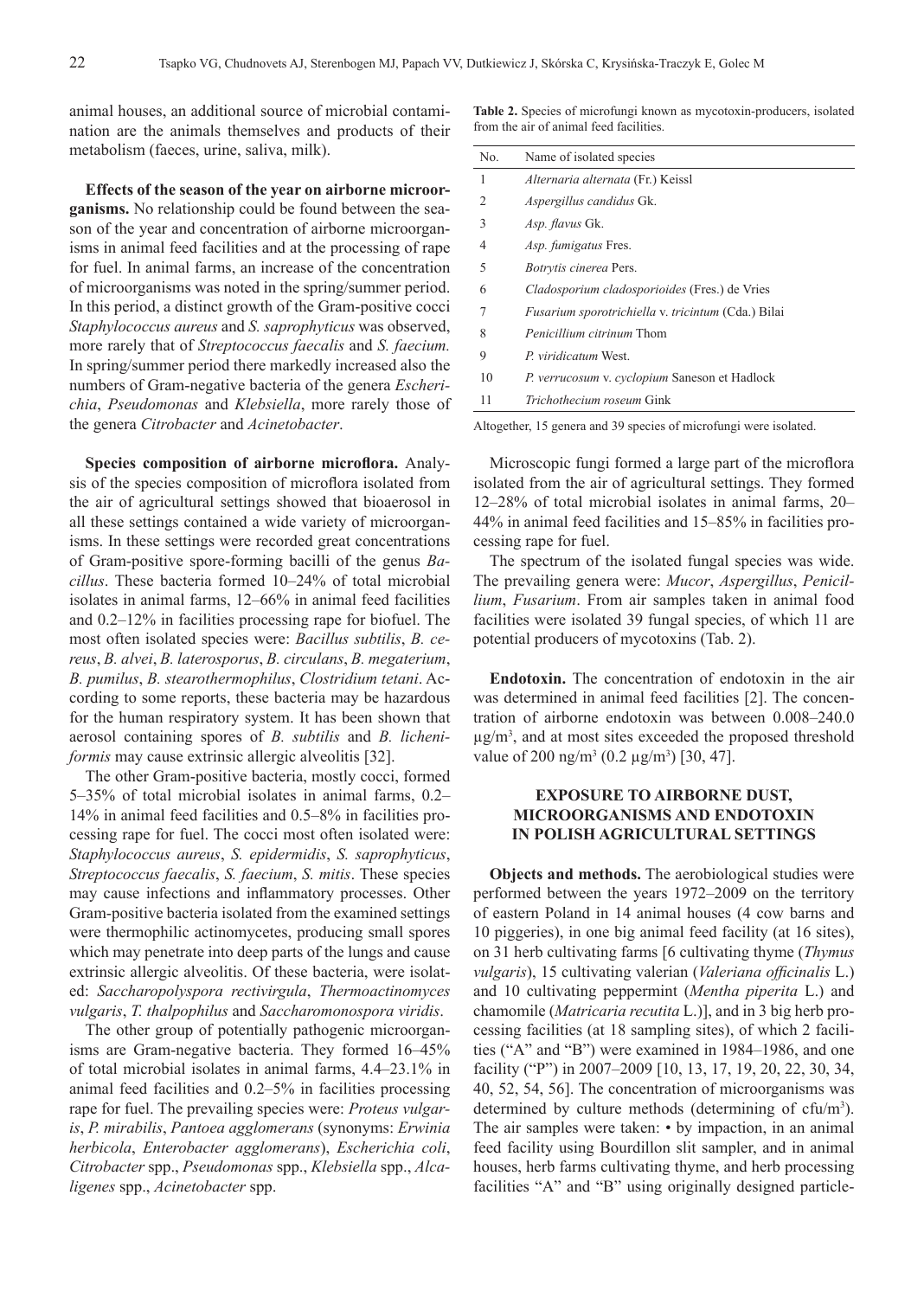sizing slit sampler enabling determination of the total and respirable fraction of microbial aerosol [8]; • and by filtration, on herb farms cultivating peppermint, chamomile, and valerian and in herb processing facility "P", taking samples on glass fibre filters using an AS-50 Sampler (TWOMED, Poland), and determining the microbial concentration by dilution plating. Bacterial isolates were identified with microscopic and biochemical methods, as recommended by Bergey's Manual [32, 55, 69]. Fungi were classified with microscopic methods, according to Barron [1], Litvinov [38], Ramirez [45], and Raper & Fennell [46].

The dust concentration was determined by gravimetric method. The concentration of bacterial endotoxin was determined by the *Limulus* clot method in all the settings except for the animal feed facility.

**Dust.** The concentration of dust in cow barns ranged between  $0.25-0.80$  mg/m<sup>3</sup> of air and never exceeded the Polish maximal acceptable concentration (MAC) of dust in the air equal to  $4 \text{ mg/m}^3$  [43]. In piggeries, the concentrations of dust were higher and ranged between 3.03–14.05 mg/m3 of air, exceeding the MAC at 6 out of 10 examined houses by 1.3–3.5 times [17, 19, 20, 40].

In the examined animal feed factory, the concentration of dust ranged from 3.8–405.0 mg/m3 of air, exceeding the MAC at 15 out of 16 sites by 1.2–101.2 times [56].

On the herb farms cultivating thyme the concentration of dust recorded during handling herbs was in the range  $317.8 - 1,319.6$  mg/m<sup>3</sup> of air, on the farms cultivating peppermint and chamomile it was in the range of 0.8–246.7 mg/m3 of air, while on the farms cultivating valerian it was in the range of  $1.5-158.9$  mg/m<sup>3</sup> of air  $[34, 52, 54]$ . In the big herb processing plants "A" and "B", the concentration of dust ranged from 3.2–946 mg/m3 of air, whereas in recently examined plant "P" it ranged from 2.2–68.3 mg/ m<sup>3</sup> of air [22, 30]. The MAC value was exceeded on all 6 thyme farms by 79.5–330 times, on 7 out of 10 peppermint and chamomile farms by 2.1–61.7 times, on 13 out of 15 valerian farms by 4.3–39.7 times, at 13 out of 14 sampling sites in herb processing plants "A" and "B" by 1.03–236.5 times, and at 3 out 4 sampling sites in herb processing plant "P" by 1.06–17.1 times [22, 30, 34, 52, 54].

**Microorganisms.** The concentrations of microorganisms in the air of breathing zone in cow barns ranged from  $4.7 \times 10^4 - 2.9 \times 10^5$  cfu/m<sup>3</sup> [17, 20]. As in Poland there is no obligatory MAC value for bioaerosols (proposed value is  $1.0 \times 10^5$  cfu/m<sup>3</sup> for mesophilic bacteria [30]), the results were compared with the Ukrainian MAC value of  $5.0 \times 10^4$ cfu/m3 . This value was exceeded at 3 out of 4 sampling sites by 3.6 to 5.8 times. The concentrations of airborne microorganisms in piggeries were significantly greater compared to cow barns ( $p<0.05$ ), being in the range of  $6.0 \times 10^5 - 1.5$  $\times$  10<sup>6</sup> cfu/m<sup>3</sup> [19, 20, 40]. and exceeded at all sampling sites the Ukrainian MAC value by 12–30 times. The respirable fraction of microbial aerosol was 38.5–75.7% of the

total count in cow barns and 40.5–49.2% of the total count in piggeries.

The concentration of airborne microorganisms in a big animal feed facility ranged from  $1.7 \times 10^3 - 2.0 \times 10^6$  cfu/m<sup>3</sup> [10, 56], and exceeded the Ukrainian MAC value at 13 out of 16 sampling sites by 1.2 to 40.0 times.

The concentrations of airborne microorganisms on the herb farms cultivating thyme were in the range of  $9.04 \times$  $10^4 - 5.9 \times 10^5$  cfu/m<sup>3</sup>, and the respirable fraction was within high values of 62.6–92.1%. The Ukrainian MAC value was there exceeded on all 6 farms by 1.8 to 11.9 times [34]. On the farms cultivating peppermint and chamomile the concentrations of microorganisms in the air were in the broad range  $8.8 \times 10^2 - 6.0 \times 10^6$  cfu/m<sup>3</sup> [54], exceeding the Ukrainian MAC value on 6 out of 10 examined farms by 4.1–120.3 times. On valerian farms, the range of the concentrations of airborne microorganisms was similarly broad, being in the range of  $9.5 \times 10^2 - 8.0 \times 10^6$  cfu/m<sup>3</sup> [52]. The Ukrainian MAC value was there exceeded on 5 out of 15 examined farms by 1.5 to 160 times. In the big herb processing facilities "A" and "B", the concentrations of microorganisms in the air ranged from  $4.1 \times 10^4 - 6.3 \times 10^5$  cfu/m<sup>3</sup>, exceeding the Ukrainian MAC value on 12 out of 14 sampling sites by 1.6 to 12.5 times. The respirable fraction of microbial aerosol formed 14.7–67.7% of the total count. Microbial pollution of the air was, on average, greater during initial stages of the production cycle (cleaning, cutting, grinding) than in final stages (sorting, sieving, packing)  $(p<0.001)$  [13, 22]. In the modern herb processing facility "P", the concentrations of microorganisms in the air ranged from  $9.7 \times 10^3 - 7.7 \times$ 104 cfu/m3 , exceeding the Ukrainian MAC value at 1 out of 4 sampling sites by 1.5 times [30].

Species composition of airborne microflora. Grampositive bacteria distinctly predominated in the air of cow barns and piggeries, forming, respectively, 87.6–97.0% and 92.5–98.5% of the total microbial isolates. Gram-negative bacteria formed, respectively, 0.5–6.6% and 1.4–5.1% of the total microbial isolates, while fungi formed, respectively, 0.4–5.8% and 0.1–5.2% of the total microbial isolates. Among Gram-positive bacteria isolated from the air of animal houses, the most numerous were corynebacteria (*Arthrobacter* spp., *Corynebacterium* spp.). The second most numerous were coagulase-negative staphylococci (*Staphylococcus epidermidis*, *S. saprophyticus*). Thermophilic actinomycetes usually did not exceed 1% of the total microflora except for one calf barn, where they accounted for  $68.3\%$  of total  $(1.73 \times 10^5 \text{ cftu/m}^3)$  with *Thermoactinomyces thalpophilus* being a prevailing species. The other thermophilic actinomycetes isolated from the air of animal houses were: *Saccharopolyspora rectivirgula*, *Thermoactinomyces vulgaris*, *Saccharomonospora viridis*, and *Thermomonospora fusca*. Among Gram-negative bacteria, *Acinetobacter calcoaceticus*, *Pseudomonas* spp. and *Pantoea agglomerans* prevailed in the air of cow barns, while *Escherichia coli*, *Klebsiella pneumoniae*, *Klebsiella oxytoca*,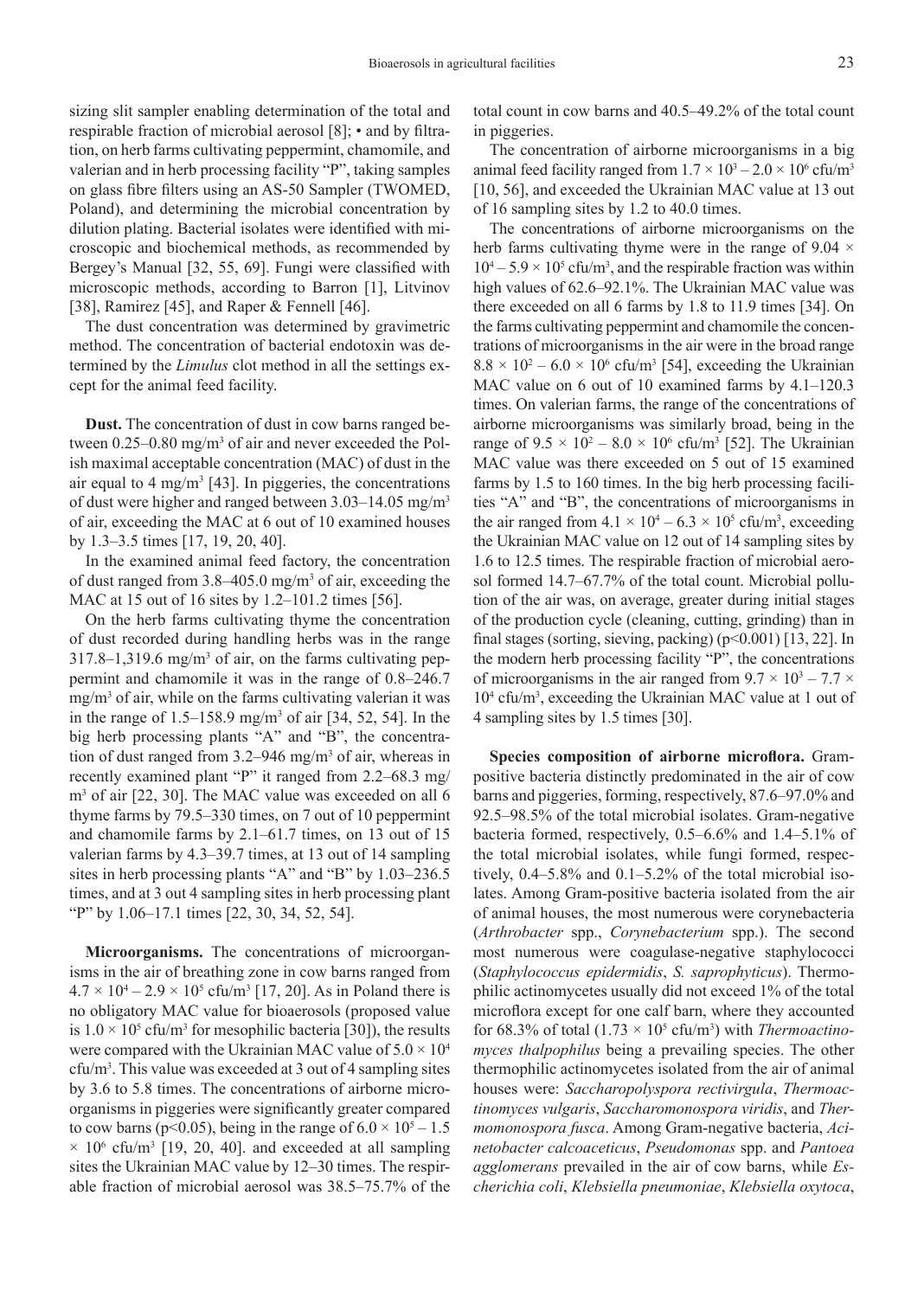*P. agglomerans*, *Enterobacter cloacae* and *A. calcoaceticus* prevailed in the air of piggeries. Among fungi, *Alternaria alternata*, *Aspergillus fumigatus*, *A. restrictus*, *Penicillium* spp. and yeasts prevailed in the air of cow barns, while yeasts, *A. fumigatus*, and *Penicillium* spp. prevailed in the air of piggeries [17, 19, 20, 40].

Gram-positive bacteria prevailed also in the air of animal feed facility, forming 56.6–97.0% of the total isolates. Gram-negative bacteria formed 2.2–39.0% of the total count, and fungi formed 0.4–25.5% of the total count. Among Gram-positive bacteria, the most numerous were coagulase-negative strains of *Staphylococcus* (*S. epidermidis*, *S. saprophyticus*) which formed, on average, nearly half of microorganisms isolated from the air of animal feed facility. The next in number were corynebacteria (*Arthrobacter* spp., *Corynebacterium* spp.), followed by spore-forming bacilli of the genus *Bacillus* and mesophilic actinomycetes (mostly *Streptomyces* spp.). Among the Gram-negative bacteria, the most common was the species *Pantoea agglomerans*, followed by *Acinetobacter calcoaceticus*. Among fungi, the most common were strains of *Rhizopus* spp., followed by yeasts, *Penicillium* spp. and *Aspergillus* spp. [10, 56].

In the air of the farms cultivating thyme, Gram-positive bacteria formed 74.8–94.5%, Gram-negative bacteria formed 0–2.6%, and fungi formed 4.0–25.0%. The *Bacillus* spp. strains predominated in the total microflora. Among fungi, prevailed *Alternaria alternata* and *Aspergillus candidus* [34].

In the air of the farms cultivating peppermint and chamomile, Gram-positive bacteria formed 0.06–72.4%, Gramnegative bacteria formed 0–68.1%, and fungi formed 0.13–99.9%. The most common species in total microflora was the Gram-negative bacterium *Pantoea agglomerans*. Among fungi, prevailed *Alternaria alternata* [54].

In the air of the farms cultivating valerian, Gram-positive bacteria formed 0.3–87.4%, Gram-negative bacteria formed 0–56.9%, and fungi formed 0.02–99.6%. The most common were Gram-negative bacterial species *Pseudomonas* spp., *Stenotrophomonas* spp. and *Pantoea agglomerans*. Among fungi, prevailed *Penicillium* spp. and *Aspergillus* spp. [52].

In the air of the big herb processing facilities "A" and "B", there distinctly prevailed Gram-positive bacteria which formed  $65.3-85.6\%$  of the total microbial isolates. Gram-negative bacteria formed 1.8–17.9% of the total count and fungi formed 5.9–30.5% of the total count. Among the Gram-positive bacteria the most common were spore-forming strains of *Bacillus* spp., followed by the mesophilic actinomycete *Streptomyces albus* and corynebacteria. Among Gram-negative bacteria, the most common were strains of *Alcaligenes faecalis*, forming 78% of their total count [12, 22]. Gram-positive bacteria prevailed also in the air of the big herb processing facility "P", forming 68.4–92.8% of the total microbial isolates. Gram-negative bacteria formed there 1.0–24.7% of the total count and

fungi formed 2.5–15.2% of the total count. Among Grampositive bacteria the most common were staphylococci and corynebacteria, while among Gram-negative bacteria the commonest species was *Pantoea agglomerans* [30].

**Endotoxin.** The concentration of bacterial endotoxin in the air of cow barns was in the range of 0.00125–0.0125  $\mu$ g/m<sup>3</sup>, and nowhere exceeded the value of 0.2  $\mu$ g/m<sup>3</sup> (200) ng/m3 ) proposed as a threshold level [30, 47]. By contrast, the concentration of endotoxin in the air of piggeries was in the range of  $1.88-75.0 \mu g/m^3$ , and everywhere exceeded the threshold value by 9.4–375 times [17, 19, 20, 40], as well as the values of  $1-2 \mu g/m^3$  which are supposed to evoke ODTS symptoms [48].

The concentration of airborne endotoxin on herb farms cultivating thyme ranged from  $37.4 - 2,448.8 \,\mu g/m^3$ , and on all 6 farms exceeded the threshold value by 187–12,244 times [34]. The concentration of endotoxin in the air of herb farms cultivating peppermint and chamomile ranged from  $0.06 - 625.0 \,\mu g/m^3$ , and on 8 out of 10 farms exceeded the threshold value by 3.1–3,125.0 times [54]. The concentration of airborne endotoxin on herb farms cultivating valerian ranged from  $0.0045 - 981.0 \mu g/m<sup>3</sup>$ , and on 13 out of 15 farms exceeded the threshold value by 17.3–4,905 times [52]. In big herb processing facilities "A" and "B", the concentration of airborne endotoxin was within the range 0.2–  $2,681.0 \,\mu g/m^3$ , and at 12 out of 14 sampling sites exceeded the threshold value by 4.0–13,405 times [22]. In the big herb processing facility "P" the concentration of endotoxin in the air was within a narrow range  $41.7 - 62.5 \mu g/m^3$ , and everywhere exceeded the threshold value by 208.5–312.5 times [30]. In most cases, the concentrations of endotoxins measured at handling herbs exceeded the values of 1–2 μg/ m3 , which are supposed to evoke ODTS symptoms [48].

#### **DISCUSSION**

The presented results show that in the various branches of the agricultural industry in the Ukraine and Poland the levels of airborne dust, microorganisms and endotoxin, in the majority of cases, exceed the safe levels and may be a potential cause of work-related respiratory diseases.

The large exposure of piggery workers to airborne bacteria in Poland resulted in a high incidence (58.5%) of work-related symptoms and a high immunologic response to microbial allergens present in the work environment [40]. Similarly, the harmful effects of exposure to bioaerosols from herbs in Poland were confirmed by the epidemiological examinations of herb farmers and herb processing workers. As many as 30.7–76.5% of people exposed to herb dust reported work-related respiratory and general symptoms [23, 25, 26, 53, 55]. They also showed a significant post-shift drop of spirometric values [28], and a high immunologic reactivity to antigens of *Pantoea agglomerans* and other microorganisms occurring in the work environment [23, 26, 27, 53, 55].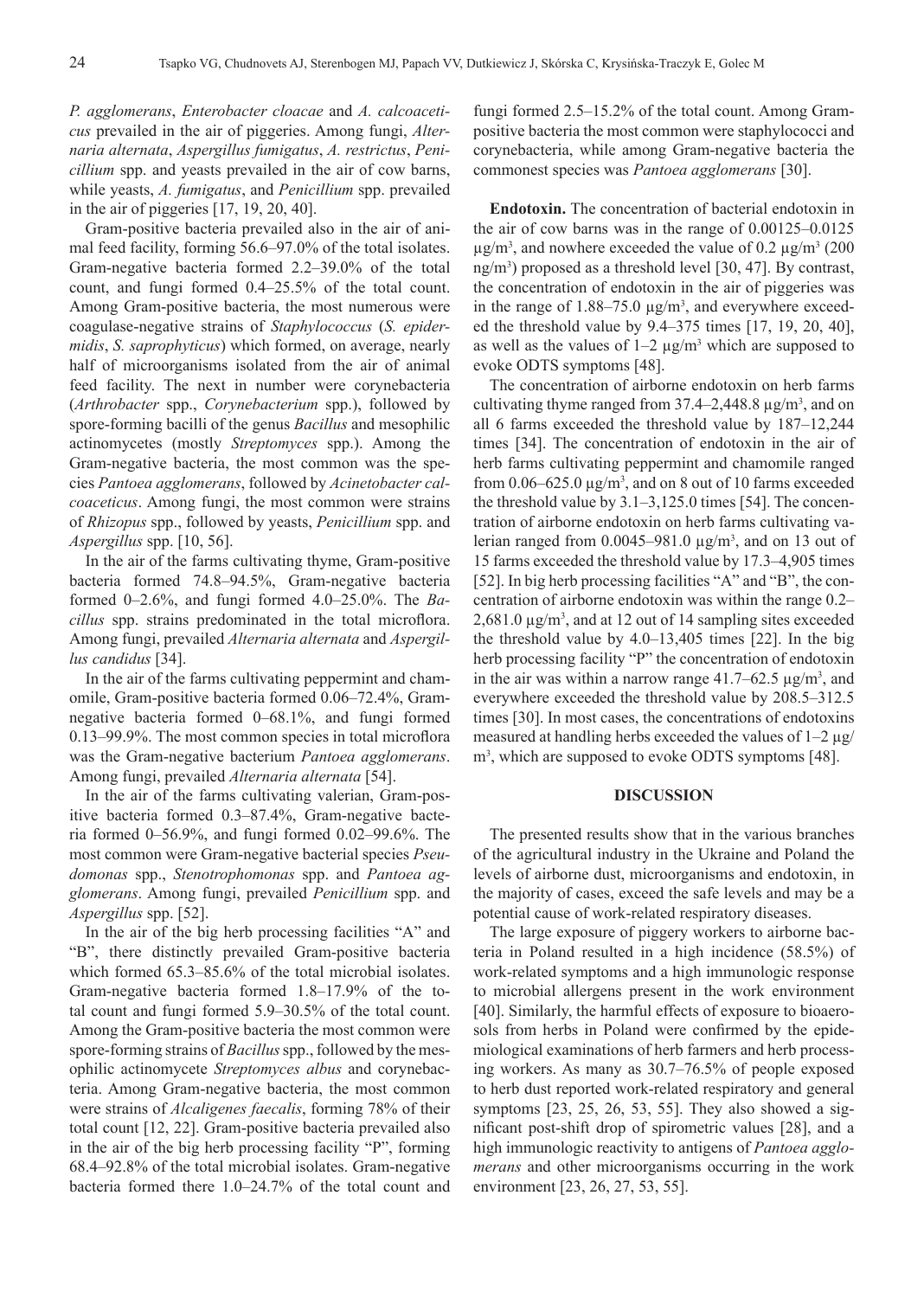Although bioaerosols remain a major occupational hazard in the agricultural settings of Central and Eastern Europe, there are some indications that the technological improvements introduced after economic transformation since 1990, steadily decrease the exposure. Thus, the maximal concentrations of airborne dust, microorganisms and endotoxin in the recently examined herb processing facility were, respectively, 14, 8, and 43 times lower than in corresponding facilities before 20–25 years [13, 22, 29]. A similar drop, by 2.6–50.2 times, was noted at the comparison of the recently obtained values of the concentration of microorganisms in the grain elevators and mills with those from 1978 [10, 29].

The airborne microflora of agricultural settings consists of Gram-positive bacteria, Gram-negative bacteria and fungi. On average, Gram-positive bacteria, composed of corynebacteria, cocci, bacilli and actinomycetes, form a prevailing part of the microflora, both in the Ukraine and in Poland. These bacteria produce peptidoglycan, a cell wall component having proinflammatory properties [29], and some species (such as thermophilic actinomycetes, *Arthrobacter* spp.) could be a cause of allergic alveolitis [42]. Gram-negative bacteria were less numerous but were still present in the air.

Among Gram-negative bacteria, the most harmful is an epiphytic species *Pantoea agglomerans* which has been isolated from most places examined in the present study. This bacterium occurs commonly on plants and is released into the air in large quantities during processing of grain and other plant materials [9]. This species may be a cause of allergic alveolitis [11, 42, 41] and produces a biologically potent endotoxin [9] which is a high molecular weight lipopolysaccharide (LPS), resistant to high temperatures [39]. Endotoxin is produced in the outer membrane of Gram-negative bacteria as a heteropolymer of LPS with proteins and phospholipids, and is released in large quantities into dust in the form of discoid particles measuring 30–50 nm in diameter [16, 18]. When inhaled by workers, endotoxin activates alveolar macrophages and induces inflammatory reactions in the lung.

The concentration of bacterial endotoxin in the air polluted with herb dust was in the range  $10^{-3}$ – $10^{3}$  μg/m<sup>3</sup>, and was comparable to concentrations found in organic dusts from grain, cotton, grasses and other plant materials [21, 47]. In animal farms, the endotoxin concentration was within range of  $10^{-3}$ – $10^{1}$   $\mu$ g/m<sup>3</sup> [20, 40], and in animal feed facilities it was in the range  $10^{-3}$ – $10^{2}$   $\mu$ g/m<sup>3</sup> [2, 35]. In most cases the threshold limit value of  $2 \times 10^{-1}$   $\mu$ g/m<sup>3</sup> was exceeded.

Fungi occurred in the air of agricultural settings both in the Ukraine and in Poland, but their concentration and proportion in the total microflora were distinctly greater in the Ukraine, which creates a potential hazard for the exposed workers. It has been documented by numerous studies that fungi classified previously as "non-pathogenic saprophytes", in fact, may cause allergic diseases of the lungs,

allergic rhinitis, allergic conjunctivitis, allergic dermatitis and mycoses [31, 36, 61]. The concentrations of fungal spores and hyphal fragments in the air of various agricultural settings may attain large concentrations; for example, in animal feed facilities the concentrations were  $10^6 - 10^9$ cfu/m3 of air.

In the cell wall of fungi occur β-glucans that show a strong biological activity. β-glucans are glucose polymers linked by β-glycosidic bonds. They may stimulate the reticuloendothelial system and evoke various biological effects, mainly activation of macrophages. It is assumed that  $(1\rightarrow3)$ -β-D-glucans which are present in organic dusts may cause chronic respiratory diseases in exposed workers [39, 50].

Microscopic fungi may produce mycotoxins, the lowmolecular secondary metabolites that cause severe diseases in humans and animals. To the important producers of mycotoxins belong the genera *Aspergillus*, *Penicillium*. *Fusarium*, *Cladosporium*, *Alternaria*, *Candida*, *Helminthosporium*. The list of mycotoxin-producing fungi is steadily increasing [7].

The fungal species identified in the air of animal feed facilities in the Ukraine may produce such mycotoxins as: aflatoxins, ochratoxins, sterigmatocystin, trichothecens, and a large complex of metabolites produced by *Alternaria* spp. Among these mycotoxins there are carcinogens, mutagens, substances inhibiting protein synthesis and substances exerting harmful effects on the neural system. It is assumed in the literature that mycotoxins may be a potential cause of malignant neoplasms in exposed workers [51, 72].

In conclusion, the results of microbiological investigations performed in various kinds of agricultural settings in the Ukraine and Poland clearly indicate that the airborne biological factors play in these settings a primary role as occupational risk factors, exerting harmful effects on the state of the health of exposed workers. Even though all the results are not fully comparable because of the differences in methodology of sampling, there is no doubt about the final conclusion on the work-related hazard presented by bioaerosol. Formation of the harmful bioaerosol depends on the specificity of the setting, kind of technological operations, degree of mechanization, and properties of processed materials

Formation of bioaerosol depends also on the temperature and humidity and is highly proportional to the concentration of dust in the air. The concentration and species composition of bioaerosol is related to the microflora of the processed materials, or to microflora released by bred animals. The presence in the work environment of large concentrations and wide spectrum of microorganisms showing infectious, allergenic, toxic and carcinogenic effects may be a cause of work-related diseases in the exposed agricultural workers [26, 40, 55, 70].

Thus, technological progress in cleaning the indoor air and monitoring of biological factors in agricultural settings are necessary steps for creating hygienic recommendations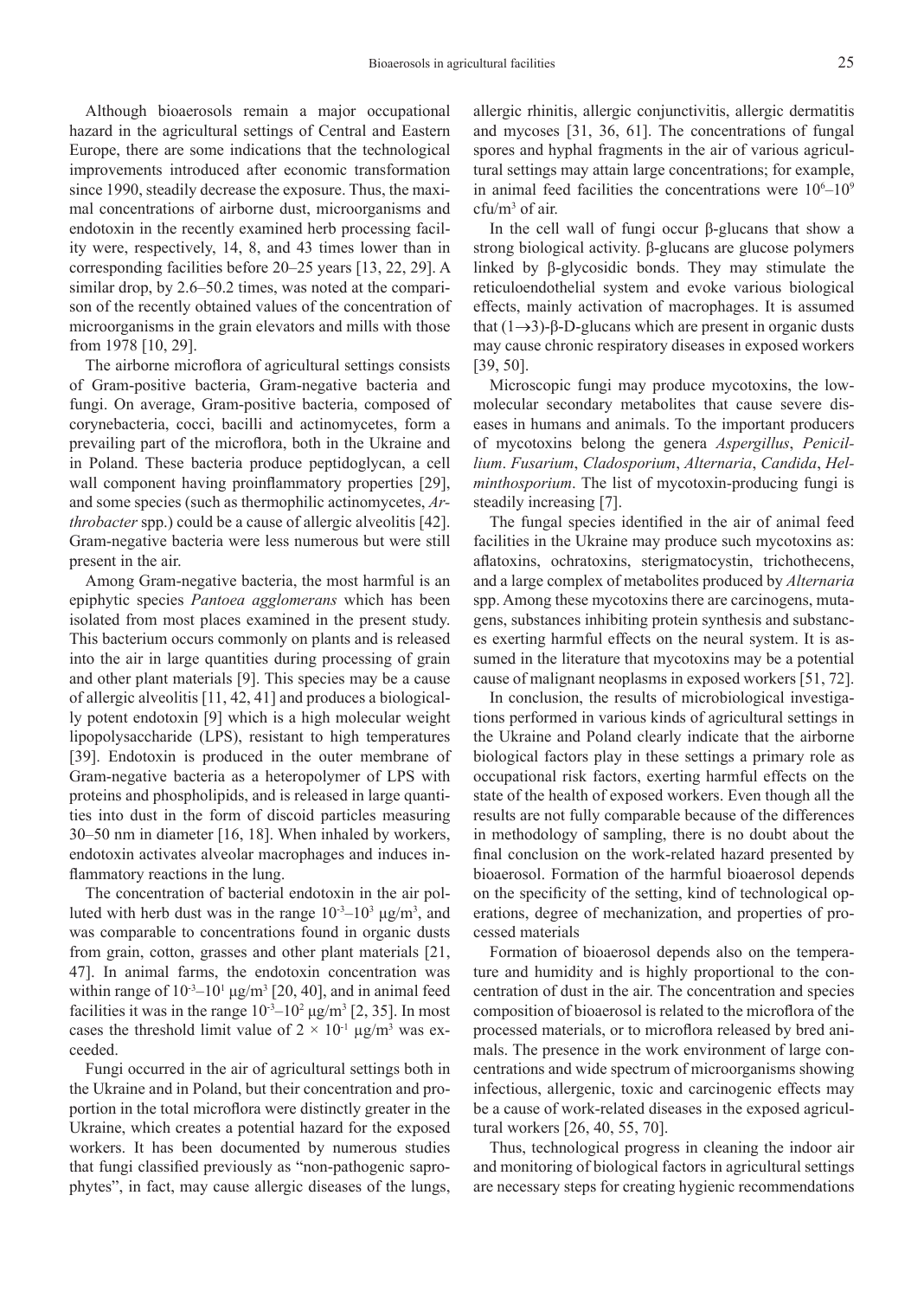aiming to improve the working conditions and to protect the workers from perilous health hazards. In this monitoring it could be helpful to establish in the countries of the European Union the maximal acceptable concentration (MAC) values for airborne microorganisms and endotoxin, such as that established in the Ukraine for the concentration of microorganisms in the air  $(5.0 \times 10^4 \text{ cftu/m}^3)$  [59] which enables the comparison of aerobiological results to the level recognized as safe [4]. Even if such a value was to be higher than in the Ukraine, and at first introduced only as a reference (non obligatory) value, it would be certainly better than none.

#### **REFERENCES**

1. Barron GL: *The Genera of Hyphomycetes from Soil*. Williams & Wilkins, Baltimore 1968.

2. Basanets AV: *Condition of bronchopulmonary system in fodder production workers and ways of the prophylaxis of its troubles*. Manuscript, 160 pp, Kiev 1997 (in Russian).

3. Bilay WI, Pidoplitchko NM: *Toxin-Producing Microscopic Fungi*. Kiev, Naukova Dumka 1970 (in Russian).

4. Brandys RC, Brandys GM: *Worldwide Exposure Standards for Mold and Bacteria – Historical and Current Perspectives*. Occupational and Environmental Health Consulting Services, Inc., Hinsdale, Illinois 2003.

5. Chudnovets AJ: Peculiarities of the formation of biological factor in the animal feed facilities. *Ukr Zh Probl Med Prac* 2007, **3(11)**, 28–34 (in Ukrainian).

6. Chudnovets AJ: Sources of the pollution of the working environment of animal feed facilities and sanitary-hygienic recommendations. *Ukr Zh Probl Med Prac* 2008, **13**, 70–76 (in Ukrainian).

7. Chudnovets AJ: Hygienic characteristics of microscopic fungi in the occupational environment of animal feed facilities. *Ukr Zh Probl Med Prac* 2009, **4(20)**, 58–65 (in Ukrainian).

8. Dutkiewicz J, Kwapiszewski C: New sampler for study microbiological pollution of air. *Ochrona Powietrza* 1975, **9(2)**, 37–42 (in Polish).

9. Dutkiewicz J: Studies on endotoxins of *Erwinia herbicola* and their biological activity. *Zbl Bakt Hyg I Abt Orig A* 1976, **236**, 487–508.

10. Dutkiewicz J: Exposure to dust-borne bacteria in agriculture. I. Environmental studies. *Arch Environ Health* 1978, **33**, 250–259.

11. Dutkiewicz J, Kuś L, Dutkiewicz E, Warren CPW: Hypersensitivity pneumonitis in grain farmers due to sensitization to *Erwinia herbicola*. *Ann Allergy* 1985, **54**, 65–68.

12. Dutkiewicz J: Microbial hazards in plants processing grain and herbs. **In:** Rylander R, Peterson Y, Donham KJ (Eds): Health Effects of Organic Dusts in the Farm Environment. Proceedings of an International Workshop held in Skokloster, Sweden, 23–25 April 1985. *Am J Ind Med*  1986, **10**, 300–302.

13. Dutkiewicz J, Krysińska-Traczyk E, Sitkowska J, Dutkiewicz E, Kuś L, Fąfrowicz B, Milanowski J, Żyśko M, Respond D: Microorganisms and dust in the air of herbage processing plants as a cause of immunological response in exposed population. **In:** *22nd Congress of the Polish Phtisiopneumonological Society, Lublin, 19–21 June 1986*, Abstracts, 128–130 (in Polish).

14. Dutkiewicz J: Bacteria in farming environment. **In:** Terho EO, Husman K, Kauppinen T (Eds): Proceedings of the International Symposium on Work-Related Respiratory Disorders among Farmers, 11–16 August 1985, Kuopio, Finland. *Eur J Respir Dis* 1987, **71(Suppl. 154)**, 71–88.

15. Dutkiewicz J, Jabłoński L: *Occupational Biological Hazards*. PZWL, Warsaw 1989 (in Polish).

16. Dutkiewicz J, Tucker J, Woodfork K, Burrell R: The identification of extracellular endotoxin molecules by immunoelectron microscopy. **In:**  Jacobs RR, Wakelyn PJ (Eds): *Cotton Dust. Proceedings of the 13th Cotton Dust Research Conference, 5–6 January 1989, Nashville, TN*, 111– 114. National Cotton Council, Memphis, Tennessee 1989.

17. Dutkiewicz J, Pomorski ZJH, Krysińska-Traczyk E, Skórska C, Cholewa G, Sitkowska J, Wójtowicz H, Taszkun I, Woźniak M: Studies on the level of air pollution in cow barns with the biological hazardous agents. *Ann Univ Mariae Curie Sklodowska Med* 1991, **46**, 113–127 (in Polish).

18. Dutkiewicz J, Tucker J, Burrell R, Olenchock SA, Schwegler-Berry D, Keller III GE, Ochalska B, Kaczmarski F, Skórska C: Ultrastructure of the endotoxin produced by Gram-negative bacteria associated with organic dusts. *System Appl Microbiol* 1992, **15**, 474–485.

19. Dutkiewicz J, Pomorski ZJH, Krysińska-Traczyk E, Prażmo Z, Cholewa G, Stec A, Sitkowska J, Skórska C, Wójtowicz H: Studies on the level of air pollution in piggeries with microbiological hazardous agents. *Ann Univ Mariae Curie Sklodowska Med* 1993, **48**, 217–234 (in Polish).

20. Dutkiewicz J, Pomorski ZJH, Sitkowska J, Krysińska-Traczyk E, Skórska C, Prażmo Z, Cholewa G, Wójtowicz H: Airborne microorganisms and endotoxin in animal houses. *Grana* 1994, **33**, 85–90.

21. Dutkiewicz J, Krysińska-Traczyk E, Skórska C, Sitkowska J, Prażmo Z, Urbanowicz B: Exposure of agricultural workers to airborne microorganisms and endotoxin during handling of various vegetable products. *Aerobiologia* 2000, **16**, 193–198.

22. Dutkiewicz J, Krysińska-Traczyk E, Skórska C, Sitkowska J, Prażmo Z, Golec M: Exposure to airborne microorganisms and endotoxin in herb processing plants. *Ann Agric Environ Med* 2001, **8**, 201–211.

23. Dutkiewicz J, Skórska C, Milanowski J, Mackiewicz B, Krysińska-Traczyk E, Dutkiewicz E, Matuszyk A, Sitkowska J, Golec M: Response of herb processing workers to work-related airborne allergens. *Ann Agric Environ Med* 2001, **8**, 275–283.

24. Eduard W: Exposure to non-infectious microorganisms and endotoxins in agriculture. *Ann Agric Environ Med* 1997, **4**, 179–186.

25. Golec M, Skórska C, Mackiewicz B, Góra A, Dutkiewicz J: Work-related symptoms in farmers caused by exposure to organic dusts from herbs. **In:** *III Konferencja Naukowa Łódź 2003 "Rozkład i Korozja Mikrobiologiczna Materiałów Technicznych", Materiały Konferencyjne*, 249–253. Politechnika Łódzka, Łódź 2003 (in Polish).

26. Golec M, Skórska C, Mackiewicz B, Dutkiewicz J: Health effects of exposure to thyme dust in a group of thyme growing farmers. *Ann Univ Mariae Curie Sklodowska Med* 2003, **58 (1/36)**, 195–203.

27. Golec M, Skórska C, Mackiewicz B, Dutkiewicz J: Immunologic reactivity to work-related airborne allergens in people occupationally exposed to dust from herbs. *Ann Agric Environ Med* 2004, **11**, 121–127.

28. Golec M, Skórska C, Mackiewicz B, Góra A, Dutkiewicz J: Respiratory effects of exposure to dust from herbs. *Ann Agric Environ Med*  2005, **12**, 5–10.

29. Góra A, Mackiewicz B, Krawczyk P, Golec M, Skórska C, Sitkowska J, Cholewa G, Larsson L, Jarosz M, Wójcik-Fatla A, Dutkiewicz J: Occupational exposure to organic dust, microorganisms, endotoxin and peptidoglycan among plants processing workers in Poland. *Ann Agric Environ Med* 2009, **16**, 143–150.

30. Górny RL, Dutkiewicz J: Bacterial and fungal aerosols in indoor environment in Central and Eastern European countries. *Ann Agric Environ Med* 2002, **9**, 17–23.

31. Górny RL: Filamentous microorganisms and their fragments in indoor air – a review. *Ann Agric Environ Med* 2004, **11**, 185–197.

32. Johnson CE, Bernstein L, Gallagher JS, Bonventre PF, Brooks SM: Familial hypersensitivity pneumonitis induced by *Bacillus subtilis*. *Am Rev Respir Dis* 1980, **122**, 339–348.

33. Krieg NR, Holt JG (Eds): *Bergey's Manual of Systematic Bacteriology*. Vol. 1. Williams & Wilkins, Baltimore 1984.

34. Krysińska-Traczyk E, Dutkiewicz J, Skórska C, Prażmo Z, Cisak E, Sitkowska J, Cholewa G: Occupational exposure of individual farmers to bioaerosols occurring in thyme dust. *Med Ogólna* 1999, **5 (34)**, 186–193 (in Polish).

35. Kuchuk AA, Rossinskaya LN, Basanets AV, Husman K, Louhelainen K: *Hypersensitivity and bronchopulmonary pathology in workers exposed to organic fodder dust. Proceedings of the International Symposium "Epidemics in Occupational Health"*, 32. Helsinki 1994.

36. Lacey J, Crook B: Review. Fungal and actinomycete spores as pollutants of the workplace and occupational allergens. *Ann Occup Hyg* 1988, **32**, 515–533.